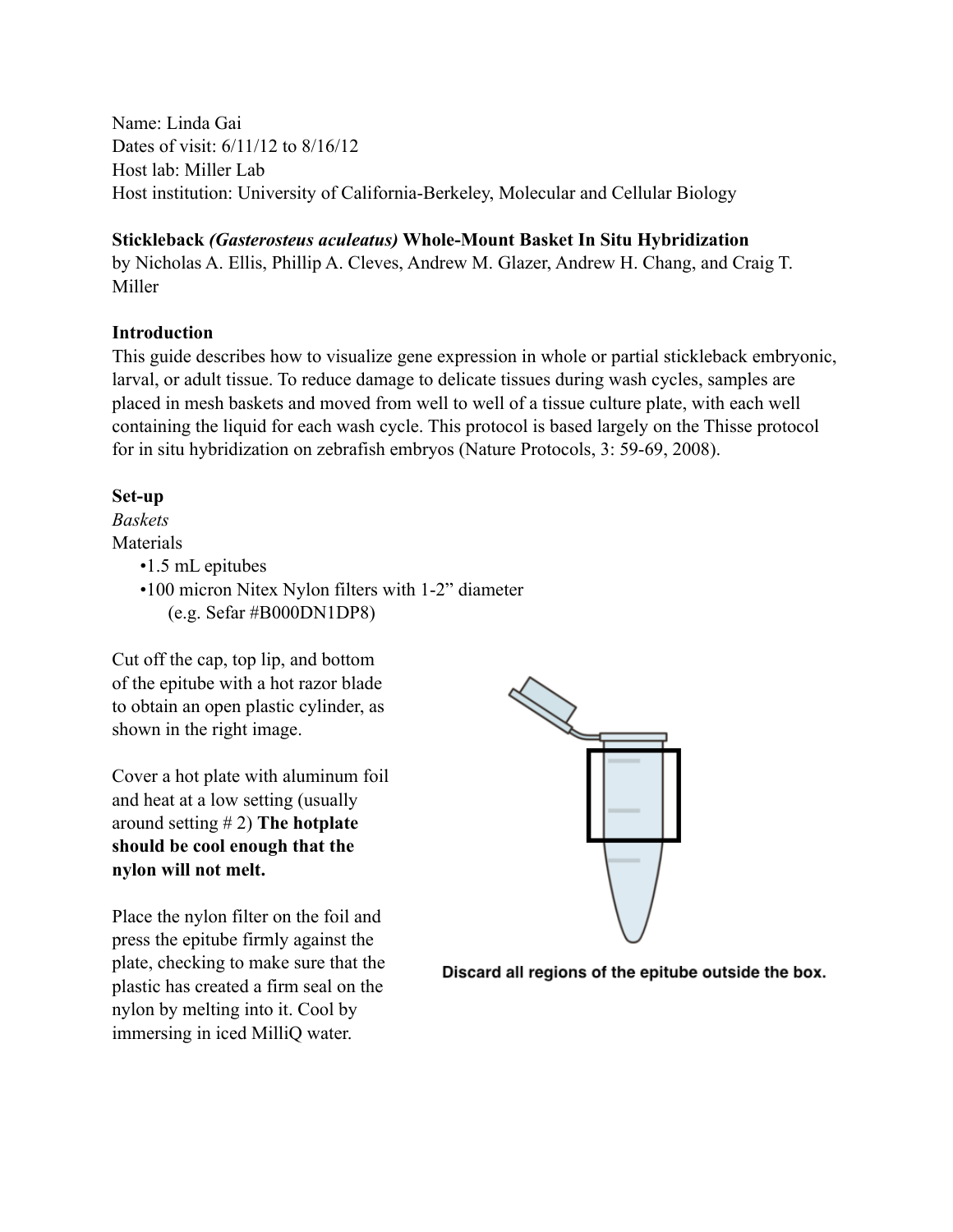Sterilize the basket by soaking in 0.1 M NaOH for 1 hr to overnight. Rinse 3-5 times in MilliQ water. Rinse once in methanol. Store in fresh methanol until next use. Baskets may be reused until they start falling apart.

#### *Plates*

Tissue culture plates (e.g. BD Falcon 353047 Multiwell 24-well Flat Bottom with Low Evaporation Lid) work well as vessels for most of the washes in this protocol. In this guide, **washes that should be done in a tissue culture plate are given in a table**. To wash the sample, move the mesh basket from one well to another using RNAse-free forceps. It is often easiest to have one column for each sample, and one column for each wash cycle, as shown in the diagram below:



Most plates can be reused indefinitely. Sterilize plates by soaking overnight in 0.1M NaOH and rinsing with MilliQ water. To reduce cross-contamination, use only one kind of solution in each plate. **Always throw out plates used for riboprobe hybridization steps.**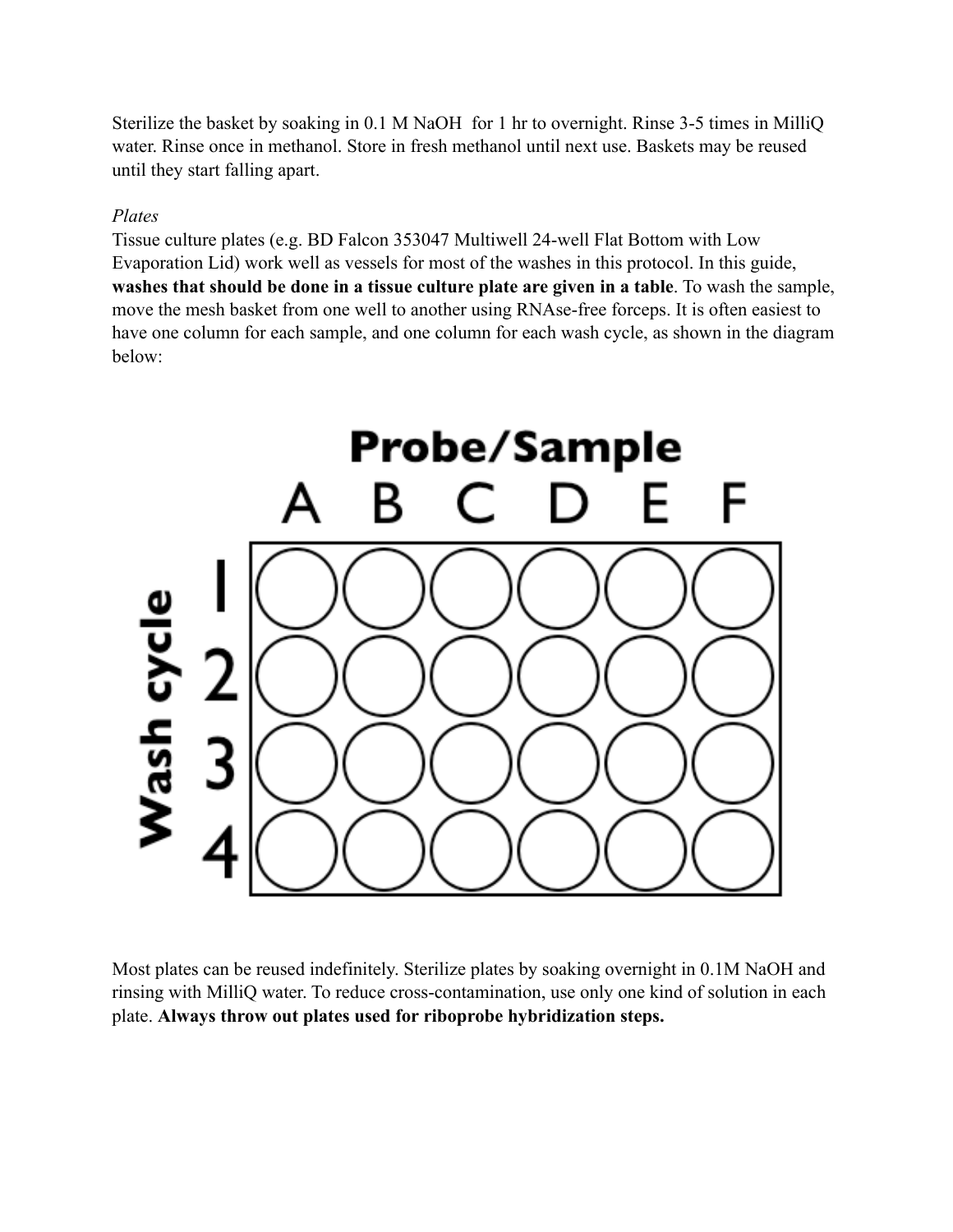## **Procedure**

WARNING: RNAse contamination can degrade the quality of your in situs. Be as sterile as possible, especially on Days 1 and 2 of this procedure.

# **Day 1: Rehydration, dissection, proteinase K digestion, probe hybridization**

## *A. Rehydration*

Rehydration of tissue should be done in epitubes. Begin with tissue that has already been fixed in formaldehyde and stored in 100% methanol.

Wash the tissues in 1 ml of 66% Methanol, 33%PBST solution for five minutes.

Wash the tissues in 1 ml of 33% Methanol, 66%PBST solution for five minutes.

Wash the tissues in 1 ml of 100% PBST for five minutes. Repeat.

## *B. Dissection*

Dissections can be performed in small petri dishes containing PBST. Ensure that the tissue does not dry out during this step.

Embryos that have not yet hatched (<8dpf) should be de-chorionated to increase the penetration of the probe, as well as de-yolked. If desired, remove the head and eyes of >15dpf fish to allow the probe to better penetrate the tissues in the head.

## *C. Bleach*

Prior to bleaching, transfer tissue to a white spotting plate. This will make the cleared tissue more visible and less likely to be lost before being transferred to the tissue culture plates. **Thisse bleach should always be made fresh. If gas does not evolve from the solution ("fizz"), the bleach will not work.** Because hydrogen peroxide loses activity over time, buy hydrogen peroxide in the smallest quantity possible, and be careful to monitor the age of the hydrogen peroxide and how effectively it bleaches melanin. *Note that bleaching times may need to be extended if you are using older hydrogen peroxide.* 

Immerse the tissue in Thisse bleach solution for 5-10 minutes. **Do not over-bleach, as this can damage cells.**

Preheat incubator to 68 C. Transfer tissue to baskets, and do the following washes in tissue culture plates:

| <b>Wash type</b> | <b>Time</b> | Temperature | Volume | <b>Cycles</b>  |
|------------------|-------------|-------------|--------|----------------|
| 1. PBST          | 5 min       | Room Temp   | 1 mL   | x <sub>3</sub> |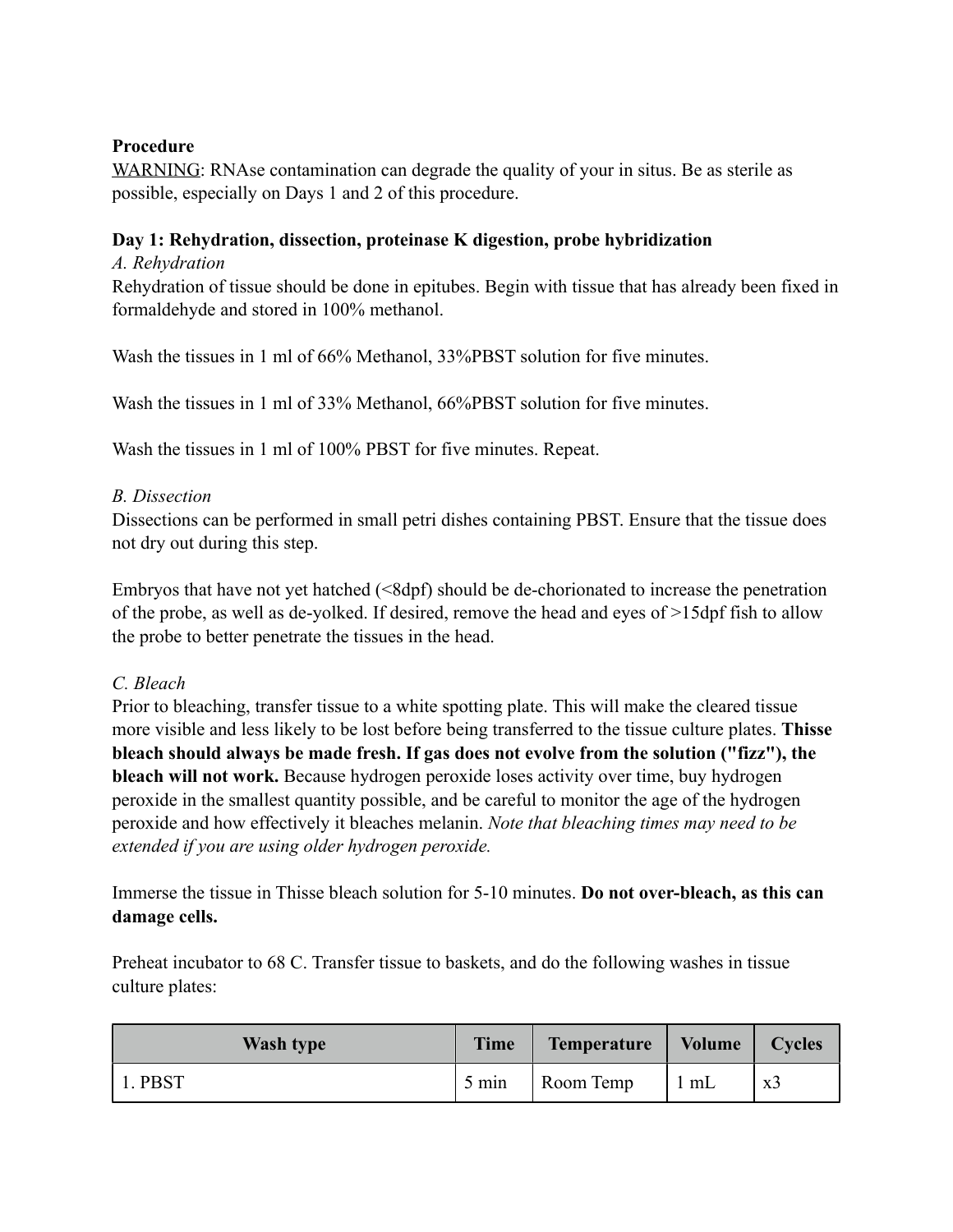| <b>Wash type</b>                  | <b>Time</b>      | <b>Temperature</b> | <b>Volume</b>  | <b>Cycles</b> |
|-----------------------------------|------------------|--------------------|----------------|---------------|
| 2. 20 ug/mL ProK in PBST, 1% DMSO | $10 \text{ min}$ | <b>RT</b>          | $1 \text{ mL}$ | x1            |
| 3. PBST                           | 5 min            | <b>RT</b>          | $1 \text{ mL}$ | x3            |
| 4.4% PFA, 1% DMSO in 1x PBS       | $20 \text{ min}$ | <b>RT</b>          | $1 \text{ mL}$ | x1            |
| 5. PBST                           | 5 min            | <b>RT</b>          | $1 \text{ mL}$ | x4            |
| 6. Pre-hybridization solution     | 1 <sub>hr</sub>  | 68 C               | $1 \text{ mL}$ | x1            |
| 7. Hybridization solution         | $>24$ hr         | 68 C               | $500$ uL       | x1            |

*Note:* ProK digestion periods vary based on the thickness and location of the tissue of study. Incubation times need to be determined empirically for later stages or dissected-out tissues.

Ensure that the tissue is completely immersed in hybridization solution. Seal the plate securely with PCR film to reduce evaporation and the possibility of cross-contamination between probes. Leave to hybridize for at least 24 hours. For probes of more lowly expressed genes, and for larger pieces of larval or adult tissue, a two-day hybridization is recommended.

## **Day 2: Continue probe hybridization.**

Allow the probe to continue hybridizing, to improve the quality of stain.

# **Day 3: Wash off probe, block and antibody**

## *A. Washing off the probe*

Minimize the time the tissue spends outside of the incubator. If the tissue cools, the stain may be nonspecific. Each plate should be preheated in the incubator for 10 minutes prior to transferring tissue to it.

The 2:1 and 1:2 prehyb/2x SSC solutions should be made fresh.

Discard the plate that contained hybridization solution to avoid cross-contamination in future experiments.

| <b>Wash type</b>             | <b>Time</b>      | <b>Temperature</b> | Volume         | <b>Cycles</b> |
|------------------------------|------------------|--------------------|----------------|---------------|
| 1.66% prehyb, $33\%$ 2x SSC  | $0,10$ min       | 68 C               | $1 \text{ mL}$ | x2            |
| 2. 33% prehyb, $66\%$ 2x SSC | $20 \text{ min}$ | 68 C               | $1 \text{ mL}$ | x l           |
| $3.2x$ SSC                   | 5 min            | 68 C               | 1 mL           | $\mathbf{X}$  |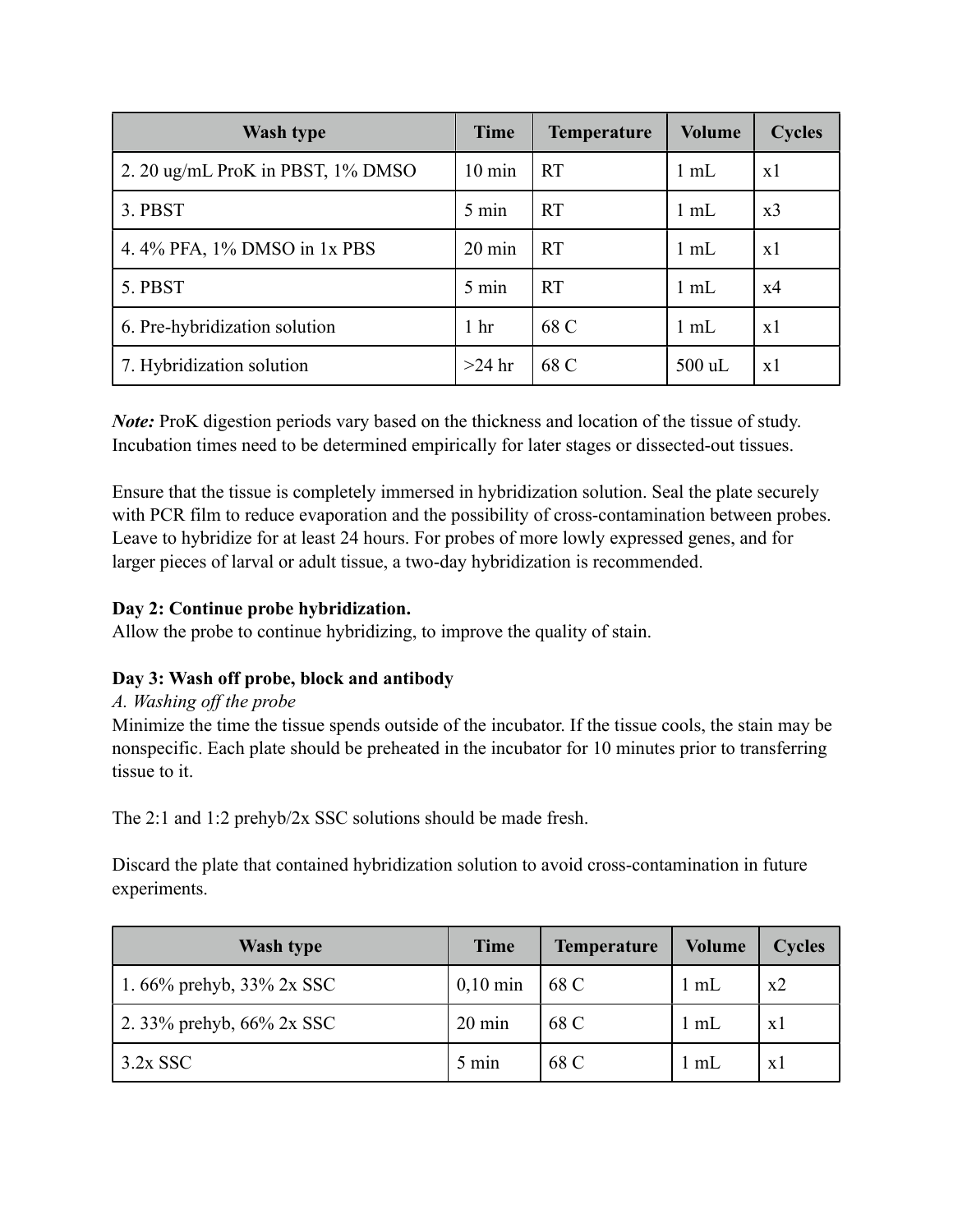| <b>Wash type</b>               | <b>Time</b>     | <b>Temperature</b> | <b>Volume</b>  | <b>Cycles</b> |
|--------------------------------|-----------------|--------------------|----------------|---------------|
| 4.0.2x SSC                     | 30 min          | 68 C               | $1 \text{ mL}$ | x2            |
| <b>TRANSFER TO ROOM TEMP.</b>  |                 |                    |                |               |
| 4.66% 0.2X SSC, 33% PBST rinse | $0 \text{ min}$ | <b>RT</b>          | $1 \text{ mL}$ | x1            |
| 5.33% 0.2X SSC, 66% PBST rinse | $0 \text{ min}$ | <b>RT</b>          | $1 \text{ mL}$ | x1            |
| 6. PBST rinse                  | $0 \text{ min}$ | <b>RT</b>          | $1 \text{ mL}$ | x2            |

# *B. Block and antibody*

Anti-digoxygenin antibody should be diluted 1:5000 in block.

| <b>Wash type</b>                | <b>Time</b>     | <b>Temperature</b> | Volume | <b>Cycles</b>  |
|---------------------------------|-----------------|--------------------|--------|----------------|
| 7. Block                        | 1 <sub>hr</sub> | Room Temp          | 700 mL | $\mathbf{x}$ 1 |
| 8. Block and anti-dig. antibody | $>12$ hr        | 4 C                | 700 uL | X.             |

Seal the plate in PCR film to reduce evaporation, as high concentration of antibody may result in nonspecific staining.

## **Day 4:**

Color solution should be made fresh. Pipet tips can now be reused between wells.

## *A. Washing off antibody:*

| <b>Wash type</b> | <b>Time</b>      | <b>Temperature</b> | <b>Volume</b>  | <b>Cycles</b>  |
|------------------|------------------|--------------------|----------------|----------------|
| 1. PBST rinse    | $0 \text{ min}$  | Room Temp          | $1 \text{ mL}$ | x2             |
| 2. PBST wash 1   | $15 \text{ min}$ | <b>RT</b>          | 1 mL           | x <sub>3</sub> |
| 3. PBST wash 2   | $15 \text{ min}$ | <b>RT</b>          | $1 \text{ mL}$ | x <sub>3</sub> |

Transfer tissue to white spotting plates.

Immerse tissue in 500 uL of color solution for 5 minutes. Repeat this step twice.

Develop the stain in 500 uL of staining solution until desired depth of stain is reached. Keep the tissues in the dark during this process to ensure that the stain does not degrade. **Do not view developing tissues under bright lights, as this will increase nonspecific staining.**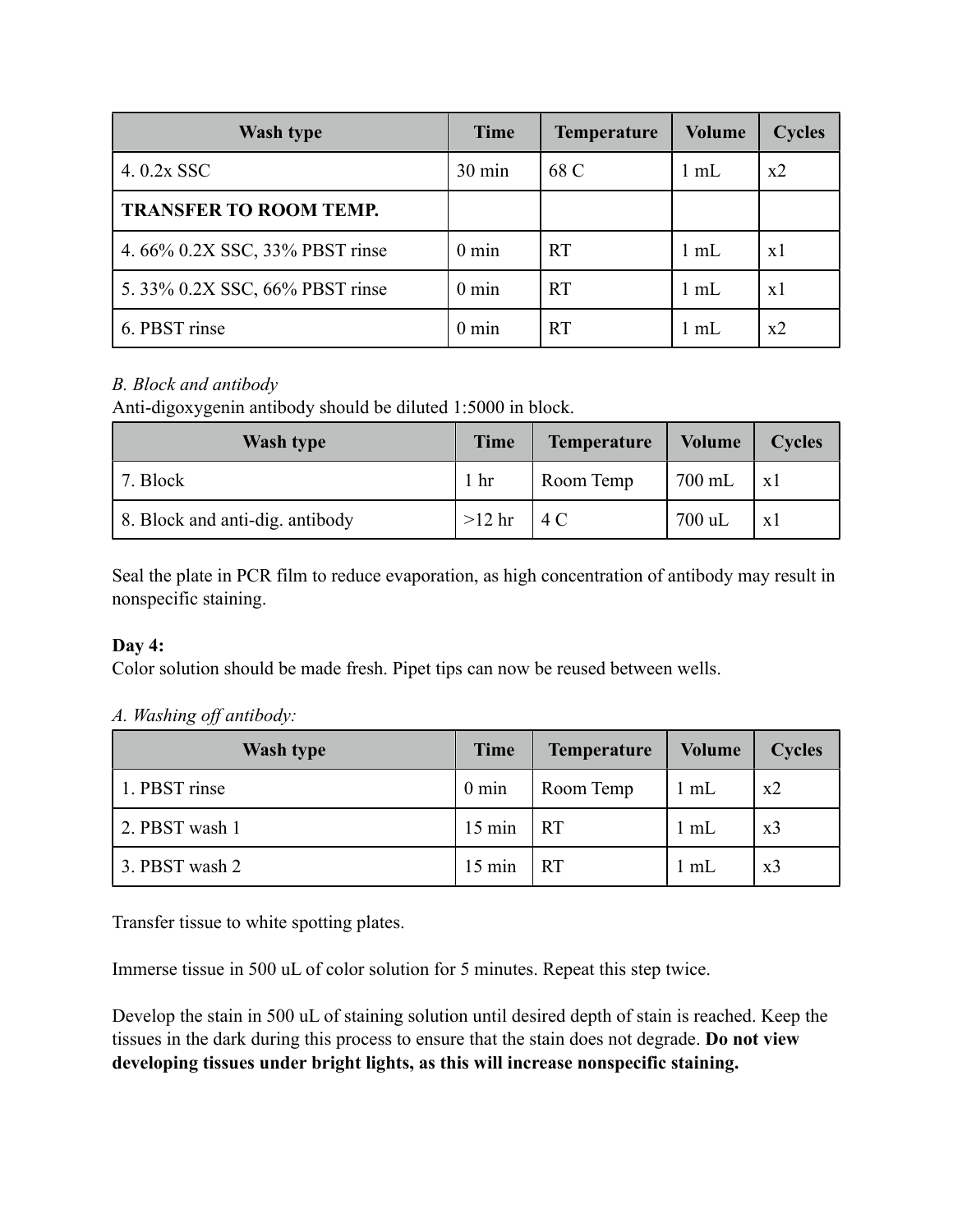Stop the developing reaction by rinsing the tissues **twice** in MilliQ water. Then, do **six** 10-minute washes in PBST. This series of rinses helps to remove as much staining solution from the tissue as possible. **If the tissue is not washed thoroughly, the reaction will continue to run and the tissues will stain completely dark in storage.**

To ensure that the staining reaction stops completely, transfer the tissues to 1.5 mL microtubes and immerse in 4% PFA in 1x PBS for at least 20 minutes to overnight at 4 C.

Prior to imaging the tissues, clear nonspecific staining by moving tissue through a series of 3 minute glycerol washes: 30% glycerol:70% PBST, 50% glycerol: 50% PBST, 70% glycerol: 30%PBST, and finally 100% glycerol. Tissues can then be mounted on slides, or stored in fresh 100% glycerol at 4 C.